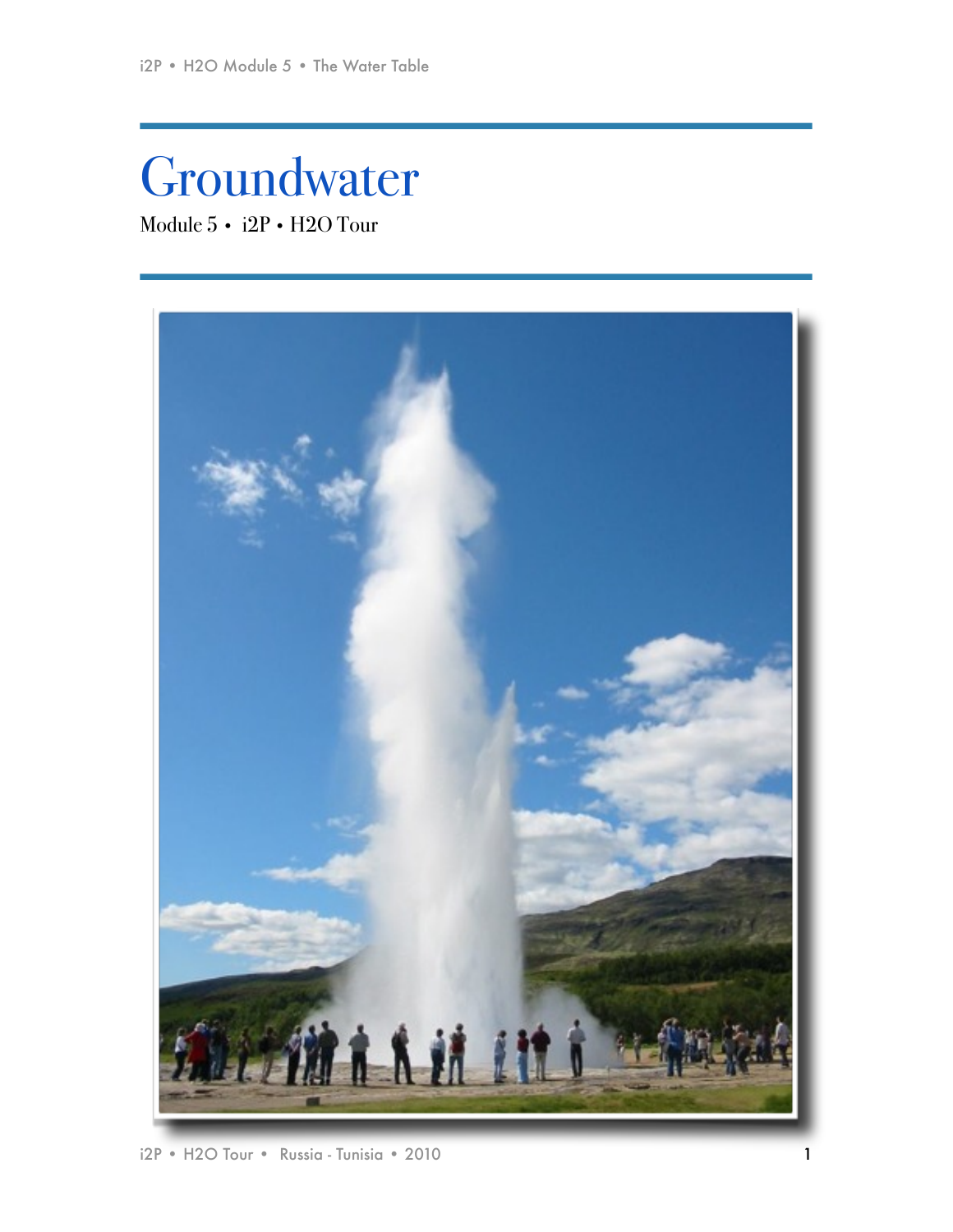"Groundwater has been used for domestic and irrigation needs from time immemorial. Yet its nature and occurrence have always possessed a certain mystery because water below the land surface is invisible and relatively inaccessible. The influence of this mystery lingers in some tenets that govern groundwater law."

- T.N. Narasimhan



#### THE WELLSPRING

Running across the searing Tunisian Sahara in April, water will be a precious commodity for Ray and the team. As far as the eye can see will be dry dunes of sand virtually free of vegetation. This is a function of the negligible rainfall in the region and the dry soil that does not support plant growth. Yet appearances can be deceiving. Despite the parched surface of the earth the i2P team will in fact be running over a vast subterranean collection of water called the Northwestern Sahara Aquifer System (NWSAS). The NWSAS covers over a million square kilometers in Tunisia, Libya and Algeria. In Tunisia alone water is drawn from the NWSAS by over 1,200 separate wells and sources. Roughly 2.2 billion cubic meters of water is withdrawn from the NWSAS annually (see: [NWSAS\)](http://nwsas.iwlearn.org/about/background).



Figure 1: The groundwater resources of the world with the Northwestern Sahara Aquifer System enlarged (source: [whymap.org\)](http://www.whymap.org/cln_145/nn_1055978/whymap/EN/Downloads/Global__maps/whymap__largeaquifers__tif,templateId=raw,property=publicationFile.tif/whymap_largeaquifers_tif.tif)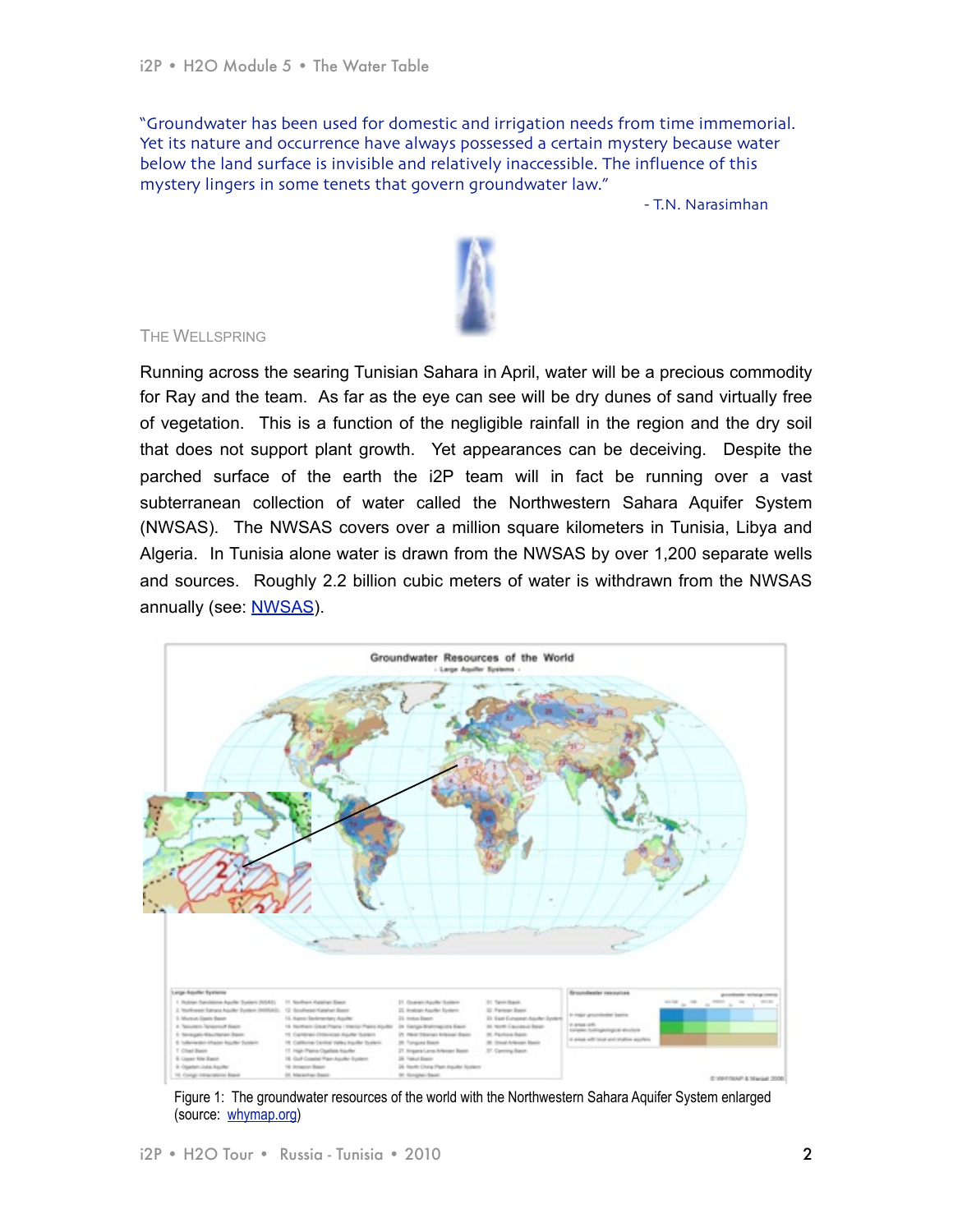If Tunisia is so dry how can it harbor a vast subterranean store of water?

## **GROUNDWATER**

Groundwater is loosely defined as water, found beneath the surface of the earth, which saturates the pores and fractures of sand, gravel, and rock of the earths crust. Groundwater is the underground component of the water cycle and is the largest and most reliable source of freshwater in the world, accounting for about 97% of the worlds freshwater resources. In many regions of the world, including Europe and Russia groundwater is the principle source of drinking water, and in arid countries like Tunisia it supplies well over 80% of drinking water.

There is groundwater underlying all the Earths continents with the exception of Antarctica, however the extent and character of this water differs according to a variety of factors, principally the nature of the Earth's crust and the amount of precipitation in a given region. About half of the Earth's continental surface holds groundwater that is very shallow and of limited supply, whereas about 20% of the Earth's

Definition: Aquifer A permeable body of rock capable of yielding quantities of groundwater to wells and springs.

continental area holds major water reserves consolidated in big collections or aquifers (see: [Groundwater](http://www.yearofplanetearth.org/content/downloads/Groundwater.pdf)). The Northwestern Sahara Aquifer System is one of 37 major Aquifer systems found in the world.



Figure 2: How groundwater occurs in rocks (source: US Geological Survey)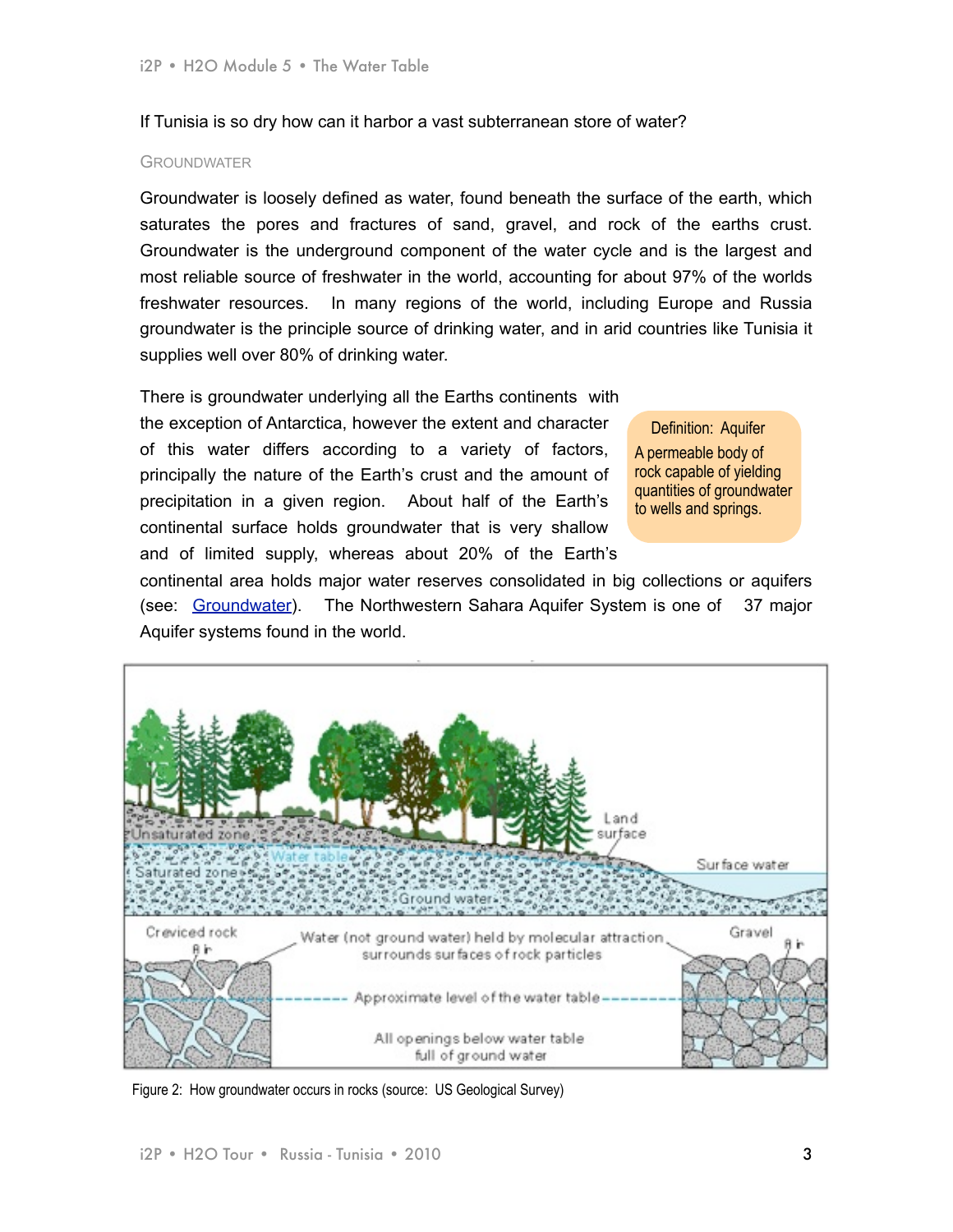## GROUNDWATER RECHARGE

The Earth's total resources of fresh groundwater are estimated to be about 10,000,000 cubic kilometers, which is almost 200 times the annual global renewable fresh water provided by the water cycle through *precipitation*. Groundwater is created or replenished by precipitation in a process called groundwater recharge.

When fresh water falls as rain to Earth it either *seeps* into the soil or runs along the surface of the ground collecting in rivers that then run into lakes forming a component of the surface water system. The water that *seeps* into the soil forms part of the groundwater. Some of this is taken up by plants, some is *discharged* into rivers and lakes and the ocean as springs and some percolates down where it replenishes aquifers and other groundwater stores. A proportion of groundwater is *evaporated* when the sun heats the soil, and when it is transpired by plants that have taken it up. Thus the 4 main components of the groundwater cycle are *precipitation, seepage, discharge and evaporation*.

The creation of groundwater is not equal around the globe but varies according to precipitation. Significant regions of the world receive very little precipitation and therefore have limited capacity to recharge their groundwater. In humid regions with a great deal of rainfall, the soil becomes saturated with water and there is a significant amount of seepage deep into the ground resulting in significant groundwater recharge.



Figure 3: Mean Annual Precipitation (source: [whymaps.org\)](http://www.whymap.org/nn_1055974/whymap/EN/Downloads/Additional__global__maps/precipitation__pdf,templateId=raw,property=publicationFile.pdf/precipitation_pdf.pdf)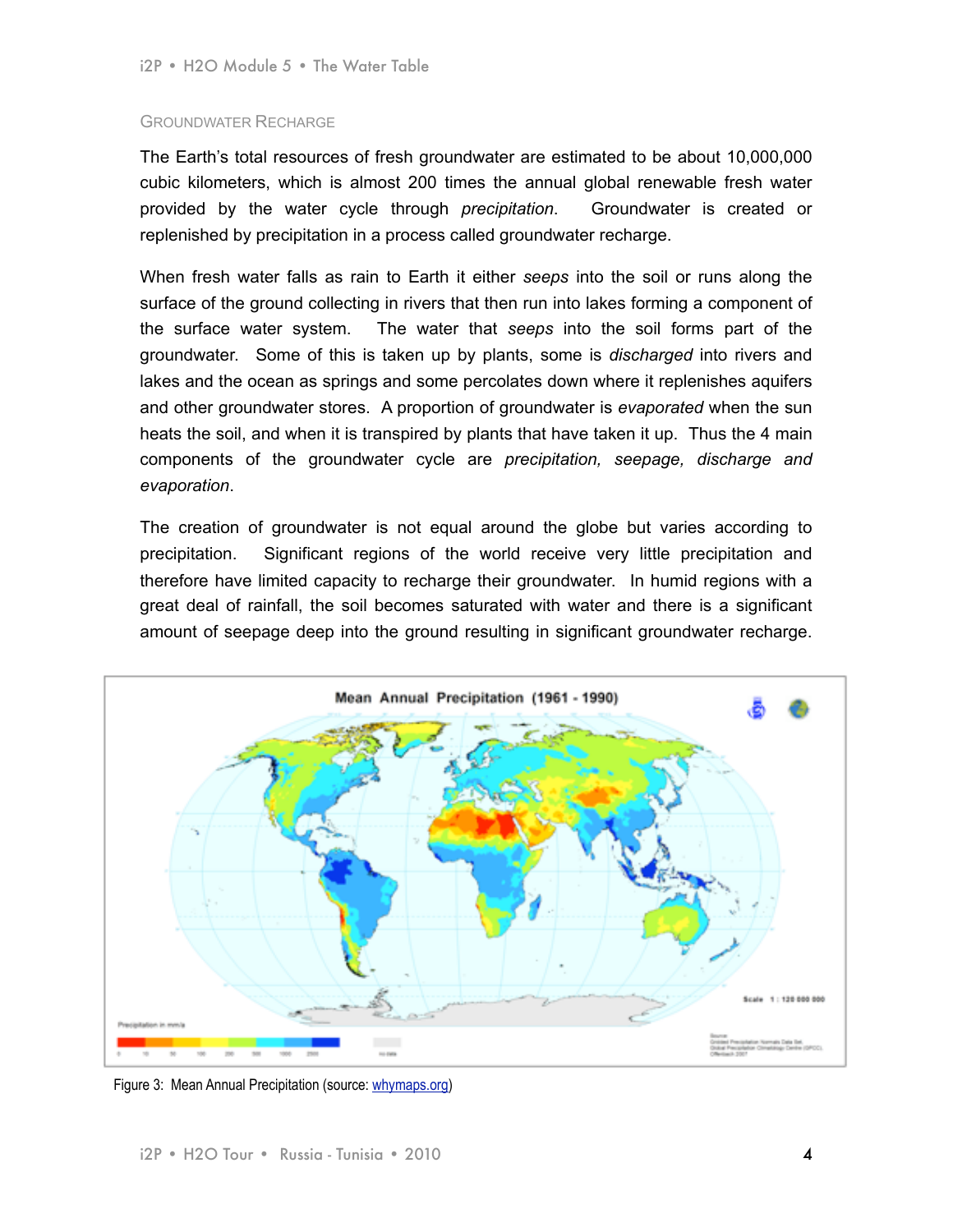In dry regions the soil is parched and of low humidity. Consequently most of the rain that falls does not penetrate the unsaturated soil to seep into and replenish the groundwater stores (this is the case in Tunisia).

Nonetheless groundwater reserves may be very significant in dry areas of the globe because it has collected over thousands of years, and was established when the local climate differed. Such is the case in the Sahara Desert. Although it has very little annual rainfall, and consequently has limited capacity for groundwater recharge, the Sahara is still home to a series of huge and abundant aquifer systems.

#### GROUNDWATER MINING

Provided it is replenished adequately groundwater can be abstracted indefinitely. However the concern facing people living in low rainfall areas of the world that are dependent on groundwater - like the Sahara Desert - is that the groundwater they use is not being renewed. The practice of abstracting groundwater that is not being renewed by the water cycle is called *groundwater mining.*

In Tunisia and many other countries groundwater mining has become common practice. A combination of low precipitation, limited surface freshwater resources, growing populations, and growing standards of living that demand more intensive agriculture and industry are all factors promoting the practice of groundwater mining.

# GROUNDWATER POLLUTION

Another factor that threatens groundwater supplies is pollution. By nature groundwater is very clean, however industrialization, agricultural practices and groundwater mining all threaten the cleanliness of the water.

Did You Know?

In most cases groundwater is cleaner than surface water.

Groundwater can be contaminated by both manmade and natural materials. For instance, when aquifers adjacent to the ocean are mined, their lowered fresh water level can lead to the invasion of sea water. Similarly, other natural substances like arsenic, fluorine, nitrate or sulphate can also contaminate groundwater. Although groundwater is usually protected by soils and covering rock layers, industrial pollutants can also seep deep into the ground and contaminate fresh water resources.

# BACK TO THE WELL

The state of groundwater resources are particularly troubling in a variety of locations in the world. India has seen significant declines in groundwater resources that have resulted in water shortages and rationing. The Irrigation Management Institute suggests that India is using its underground water reserves at least twice as fast as they are being